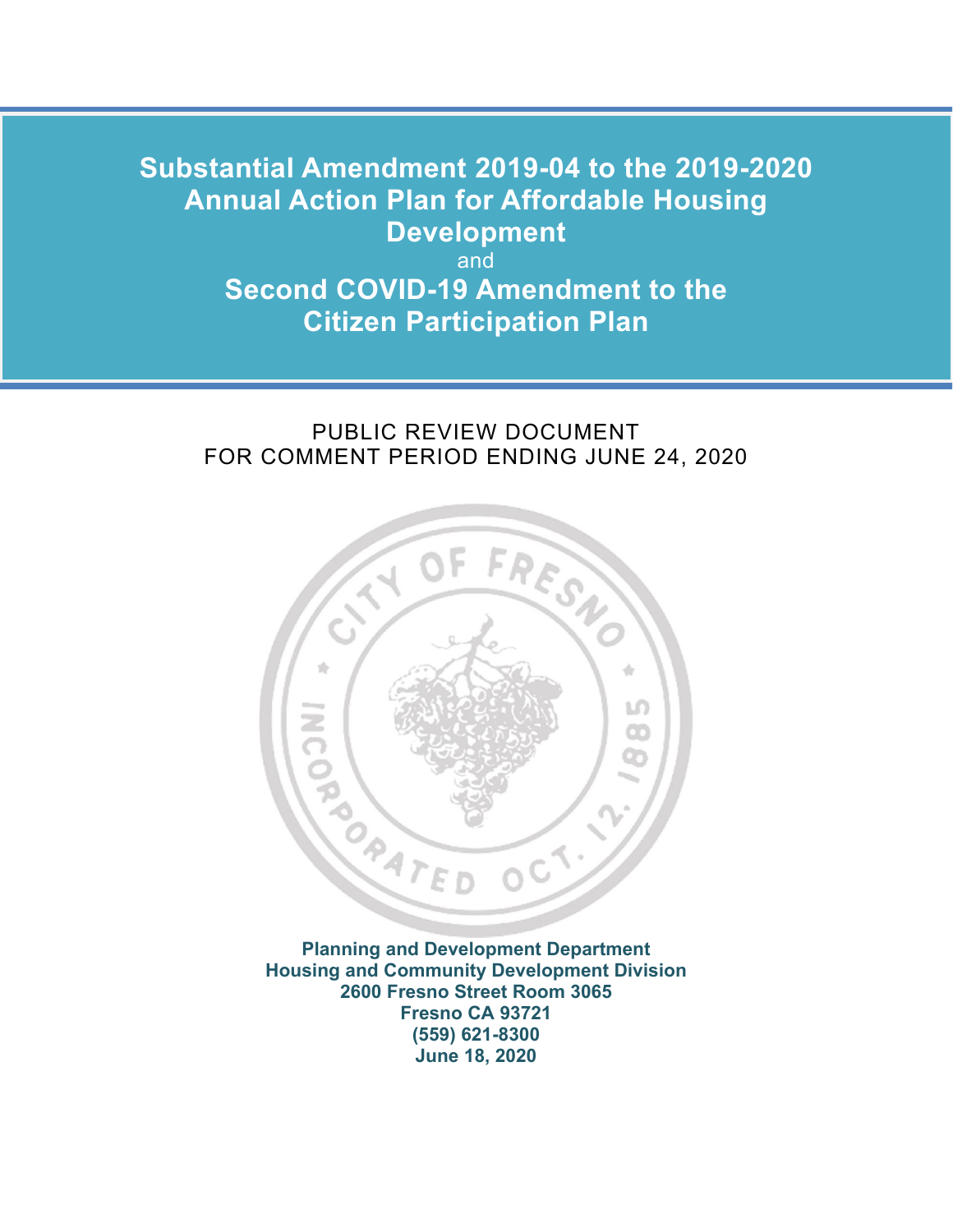### **This is a draft document that has been made available for public review and comment.**

The Public Comment Period begins June 18, 2020 and concludes on June 24, 2020. Residents are encouraged to submit comments by one of the following methods:

### **Submit Comments by Mail:**

City of Fresno Planning and Development Department Attn: Housing and Community Development Division 2600 Fresno Street Room 3065 Fresno CA 93721

### **Submit Comments by Email:**

[HCDD@fresno.gov](mailto:HCDD@fresno.gov)  Please include "2019-04 Amendment" in the subject line

### **Submit Comments by Phone:**

559-621-8300

**Submit Comments by TTY:** 559-621-8721

### **Submit Comments by Fax:**

559-457-1579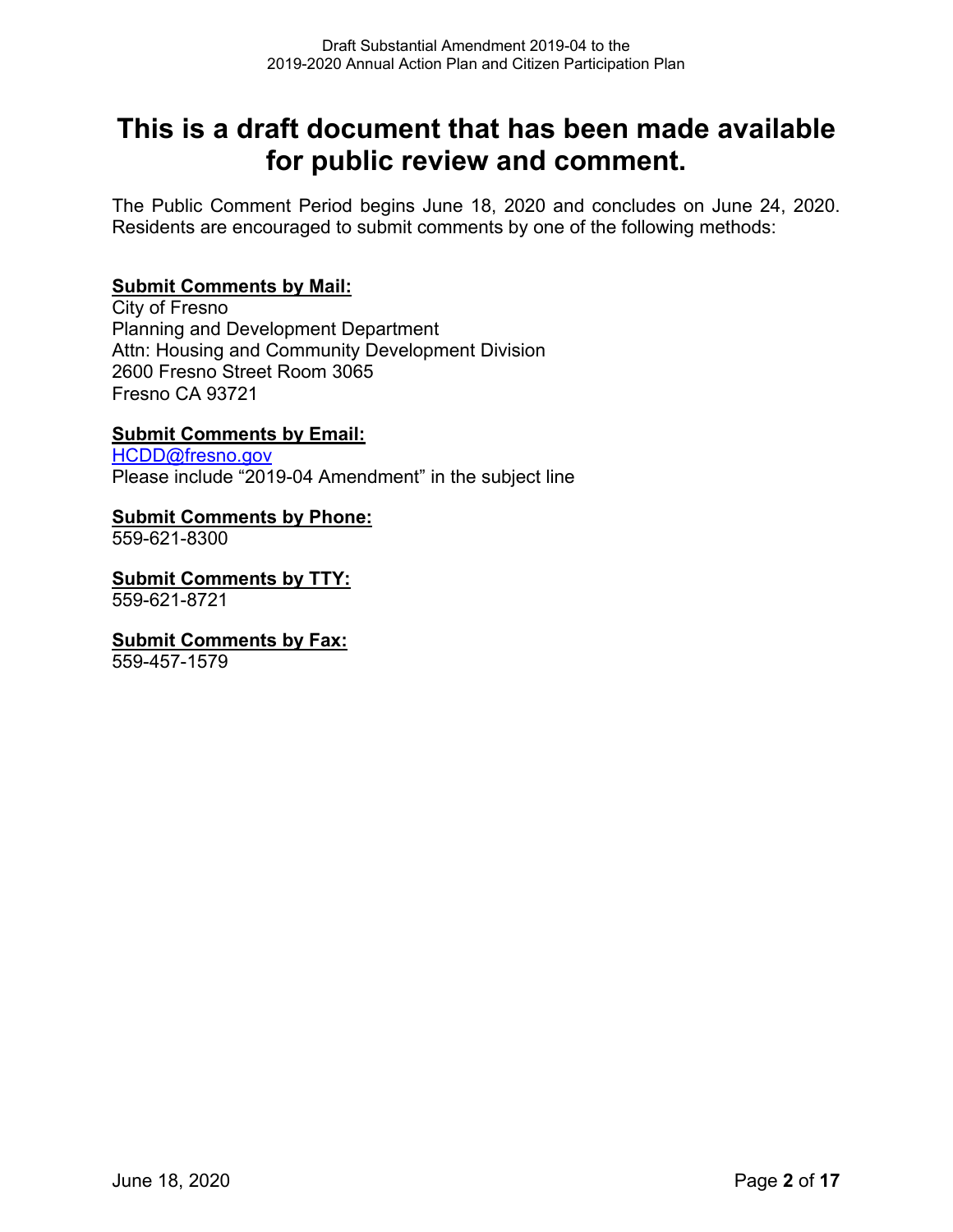### **Contents**

| 2015-2019 Citizen Participation Plan Draft Second Amendment 11 |  |
|----------------------------------------------------------------|--|
|                                                                |  |
|                                                                |  |
|                                                                |  |
|                                                                |  |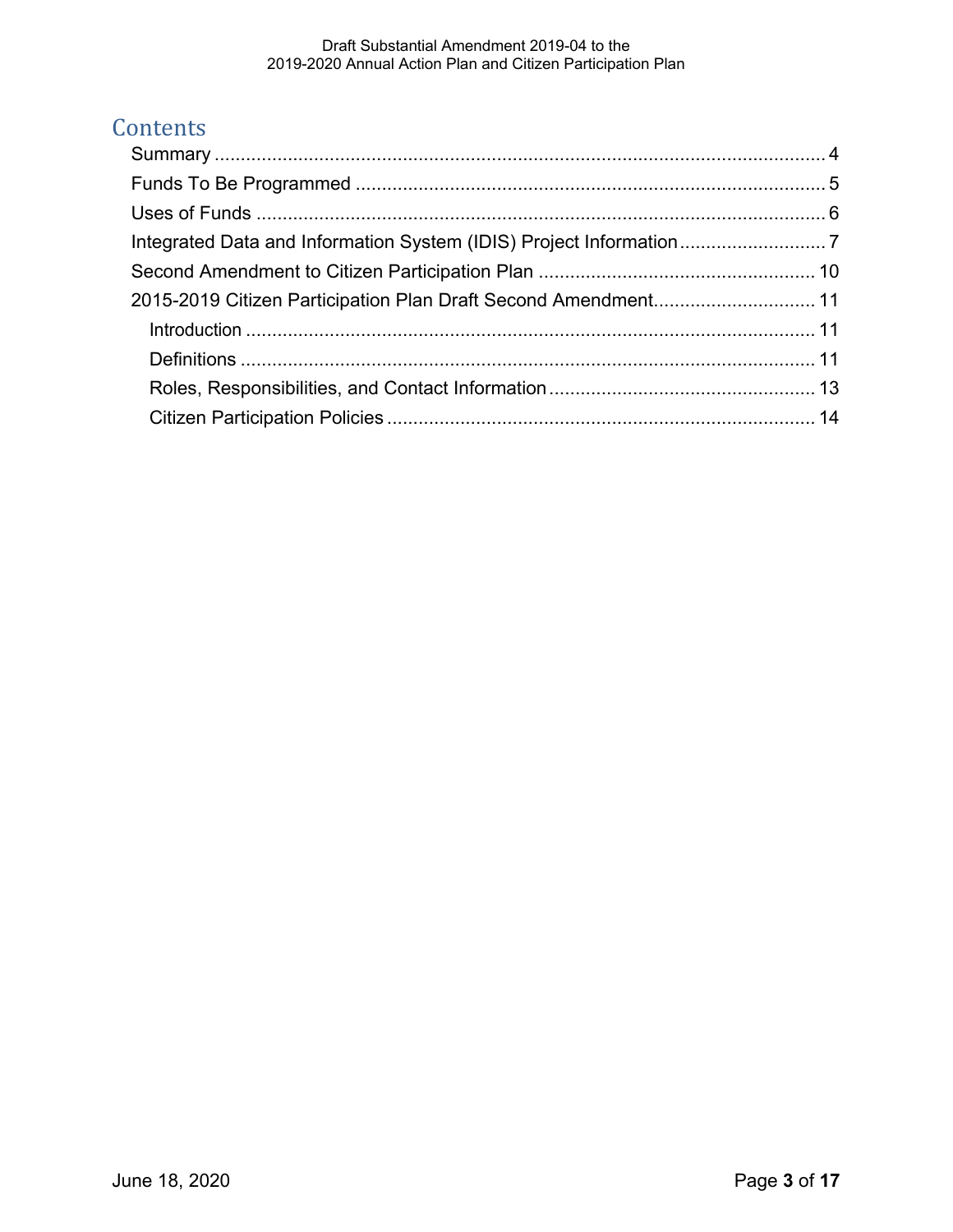### <span id="page-3-0"></span>*Summary*

 Development Block Grant (CDBG) funds from the U.S. Department of Housing and Urban The City of Fresno (City) is a federal entitlement community that receives annual allocations of HOME Investment Partnerships Program (HOME) and Community Development (HUD). As an entitlement community, the City is required to prepare an Annual Action Plan detailing the uses of entitlement funds to meet its affordable housing and community development goals as outlined in its Consolidated Plan.

 For Program Year 2019 – 2020, the City is proposing to make a substantial amendment to its submitted plan. The purpose of the substantial amendment is to allocate program income funds the City has received through its HOME program and payment to the City's Letter of Credit with HUD for the development of affordable housing. This effort is in alignment with the City's 2015 – 2019 Consolidated Plan goal to increase development, preservation, and rehabilitation of affordable housing for low-income and special needs households.

 As part of the Coronavirus Aid, Relief, and Economic Security Act (CARES Act) passed by the U.S. Congress and signed into law by the President on March 27, 2020, HUD has issued guidance to allow for remote citizen participation and shortened public comment periods for substantial amendments during the coronavirus (COVID-19) pandemic. In order to expedite the provision of affordable housing solutions and in light of the ongoing environment restricting public gatherings and access to public spaces, the City is also revising its Citizen Participation Plan to add provisions for citizen participation requirements for substantial amendments during the COVID-19 pandemic.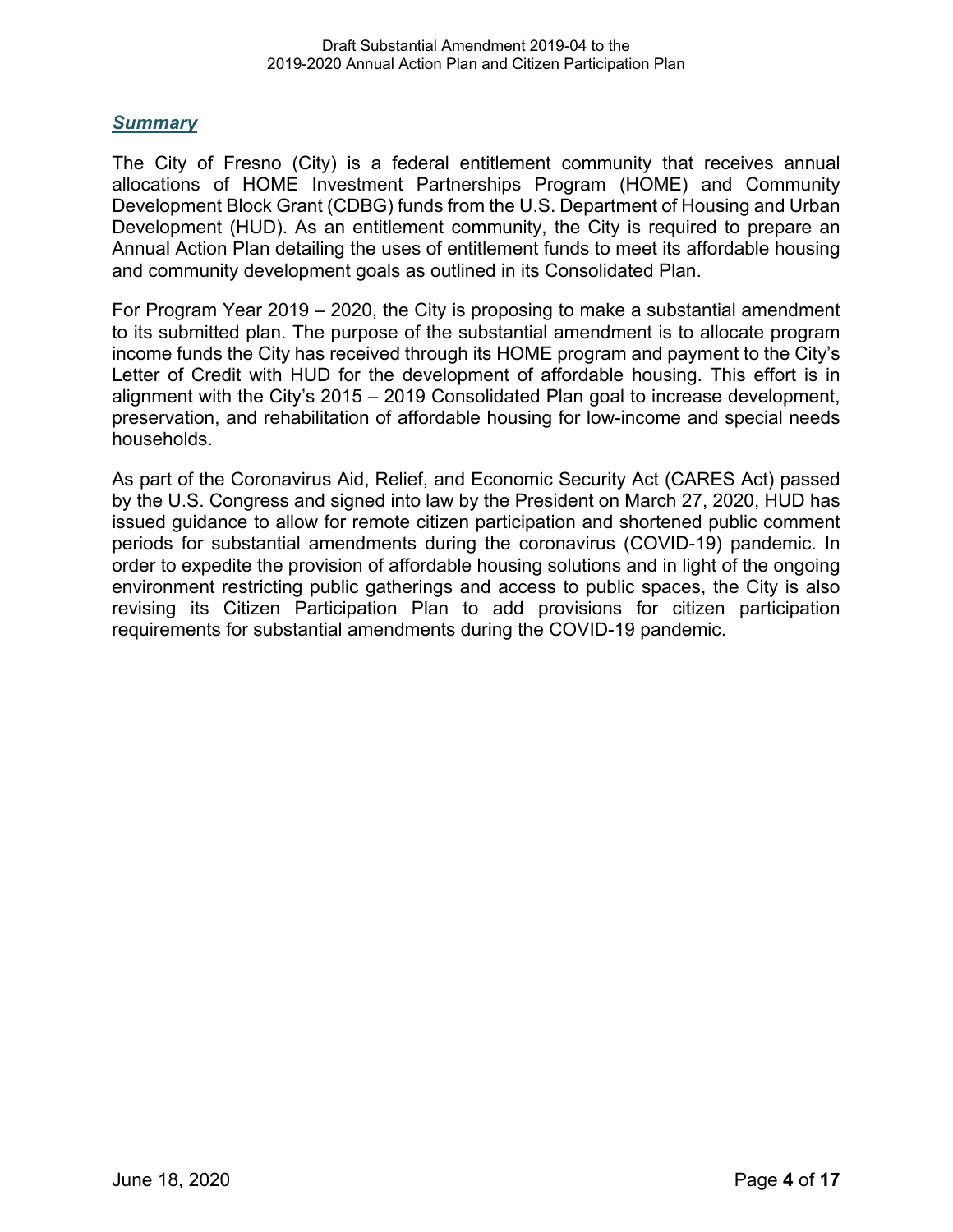### <span id="page-4-0"></span>*Funds To Be Programmed*

 letter of credit (L.O.C.) with HUD. Substantial Amendment 2019-04 will program \$7.11 million for the development of affordable housing in areas of opportunity, as described below. This \$7.11 million consists of \$5,366,900 in HOME Program Income and a \$1,750,000 City payment to the City's

### **Table 1: Source of Funds Being Programmed**

| Program                                | <b>Source of Funds</b>            | <b>Eligible Uses</b>                                                                                             | Amount to Be<br>Reprogrammed |
|----------------------------------------|-----------------------------------|------------------------------------------------------------------------------------------------------------------|------------------------------|
| <b>HOME</b>                            | <b>HOME Program</b><br>Income     | <b>Expenditures are</b><br>constrained to eligible<br>activities for respective<br>programs including activities | \$5,366,900                  |
| <b>CDBG</b>                            | Affordable<br><b>Housing Fund</b> | associated with the<br>development of affordable<br>housing.                                                     | \$1,750,000                  |
| <b>Total Sources to Be Programmed:</b> |                                   |                                                                                                                  | \$7,116,900                  |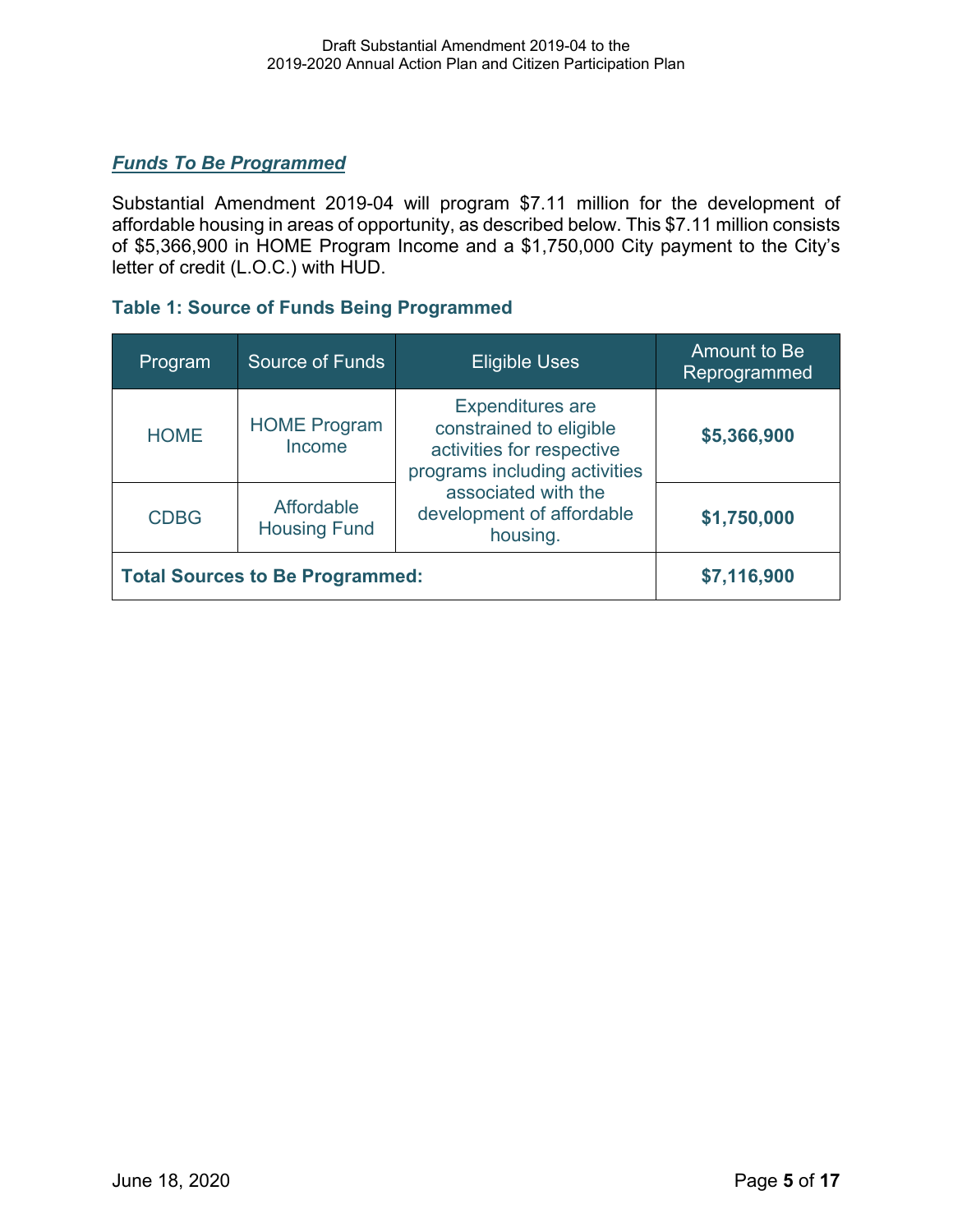### <span id="page-5-0"></span> *Uses of Funds*

The City is proposing to utilize \$7,116,900 of the programmed funds for the development of affordable housing in areas of opportunity.

| <b>Table 2: Uses of Funds to Be Programmed</b> |  |  |  |  |  |
|------------------------------------------------|--|--|--|--|--|
|------------------------------------------------|--|--|--|--|--|

| Program<br><b>Year (Action</b><br>Plan to be<br>Amended) | Project # | <b>Project Name</b>                                                                   | <b>Proposed Funding</b>     |
|----------------------------------------------------------|-----------|---------------------------------------------------------------------------------------|-----------------------------|
| 2019                                                     | 2019 / 20 | <b>HOME Development</b>                                                               | HOME:<br>\$5,366,900        |
| 2019                                                     | 2019 / 21 | <b>Affordable Housing</b><br>Development - Land<br><b>Acquisition</b>                 | <b>CDBG:</b><br>\$1,000,000 |
| 2019                                                     | 2019 / 27 | <b>Affordable Housing</b><br>Development - Willow and<br><b>Byrd Land Disposition</b> | CDBG:<br>\$750,000          |
| <b>Total Uses to Be Programmed:</b>                      |           |                                                                                       | \$7,116,900                 |

These funds will be used to increase the funding for the Affordable Housing Development or Rehabilitation project in the Program Year 2019-2020 Annual Action Plan. Activities to be funded include:

- for construction of at least 60 homes. 100% of the homes will be affordable to households at or below 80% of area median income. • \$750,000 for disposition of the City-owned property located at Willow and Byrd for affordable single family homeownership in partnership with a City-approved CHDO
- units on those parcels. At least 51% of the units will be affordable to households • \$1,000,000 for acquisition and disposition of land designated in the Housing Element as extremely, very and low income parcels in areas of opportunity and \$5,366,900 in the form of Development Agreements to create affordable rental at or below 80% of area median income.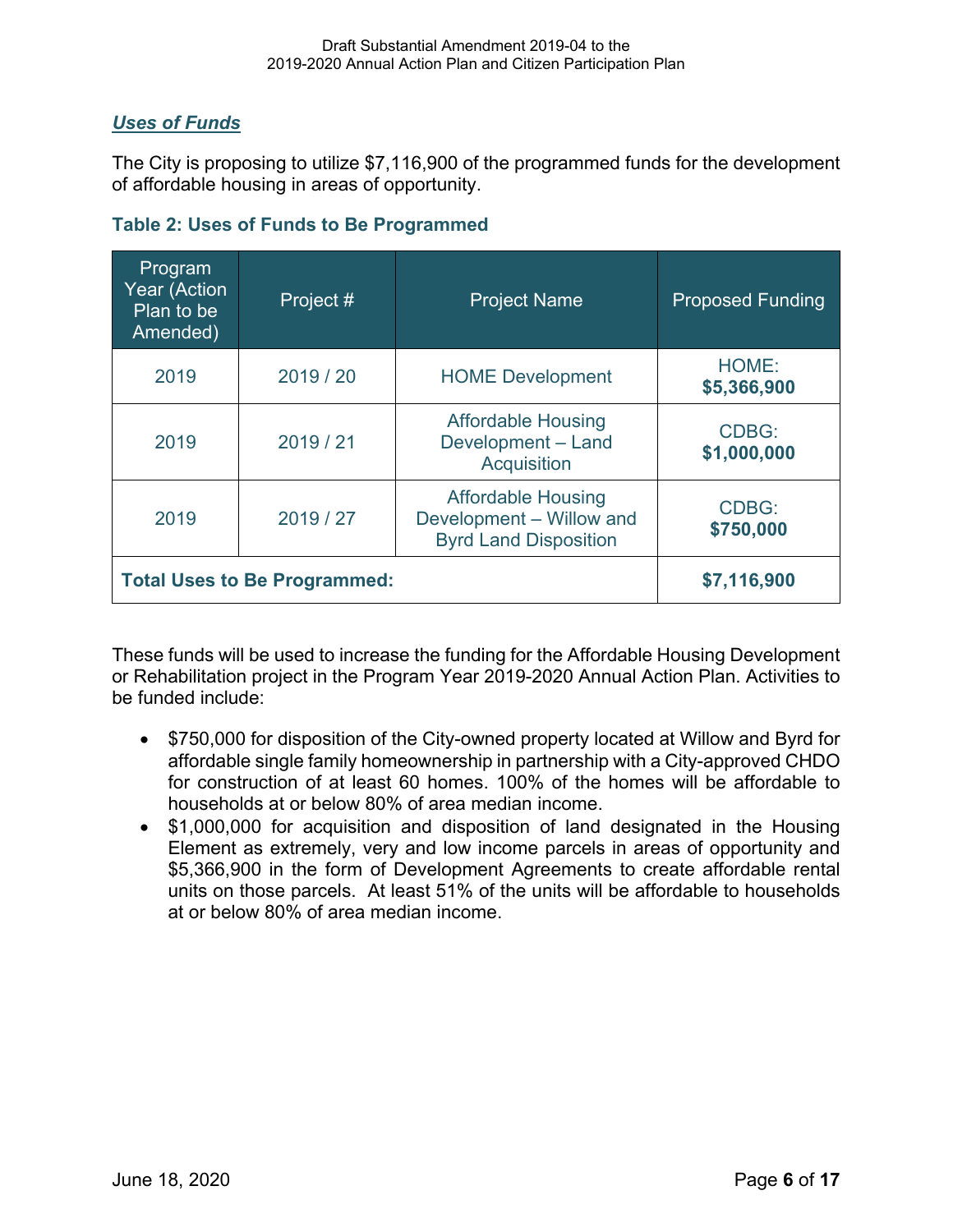### <span id="page-6-0"></span> *Integrated Data and Information System (IDIS) Project Information*

|                                          | <b>Project Name</b>         | <b>HOME Development</b>                                                                                                                                                              |
|------------------------------------------|-----------------------------|--------------------------------------------------------------------------------------------------------------------------------------------------------------------------------------|
|                                          | <b>Target Area</b>          | Citywide                                                                                                                                                                             |
|                                          | <b>Goals Supported</b>      | Safe and Affordable Housing                                                                                                                                                          |
|                                          | <b>Needs Addressed</b>      | <b>Affordable Housing</b>                                                                                                                                                            |
| <b>IDIS Project</b><br>ID No.<br>2019/20 | <b>Funding</b>              | HOME: \$5,366,900                                                                                                                                                                    |
|                                          | <b>Description</b>          | Funds will be loaned to local affordable<br>housing developers to finance the<br>development or rehabilitation of rental<br>housing projects affordable to low-income<br>households. |
|                                          | <b>Target Date</b>          | June 30, 2023                                                                                                                                                                        |
|                                          | Goal                        | 22 housing units                                                                                                                                                                     |
|                                          | <b>Location Description</b> | Citywide                                                                                                                                                                             |
|                                          | <b>Planned Activity</b>     | Development/Rehabilitation of Rental<br>Housing                                                                                                                                      |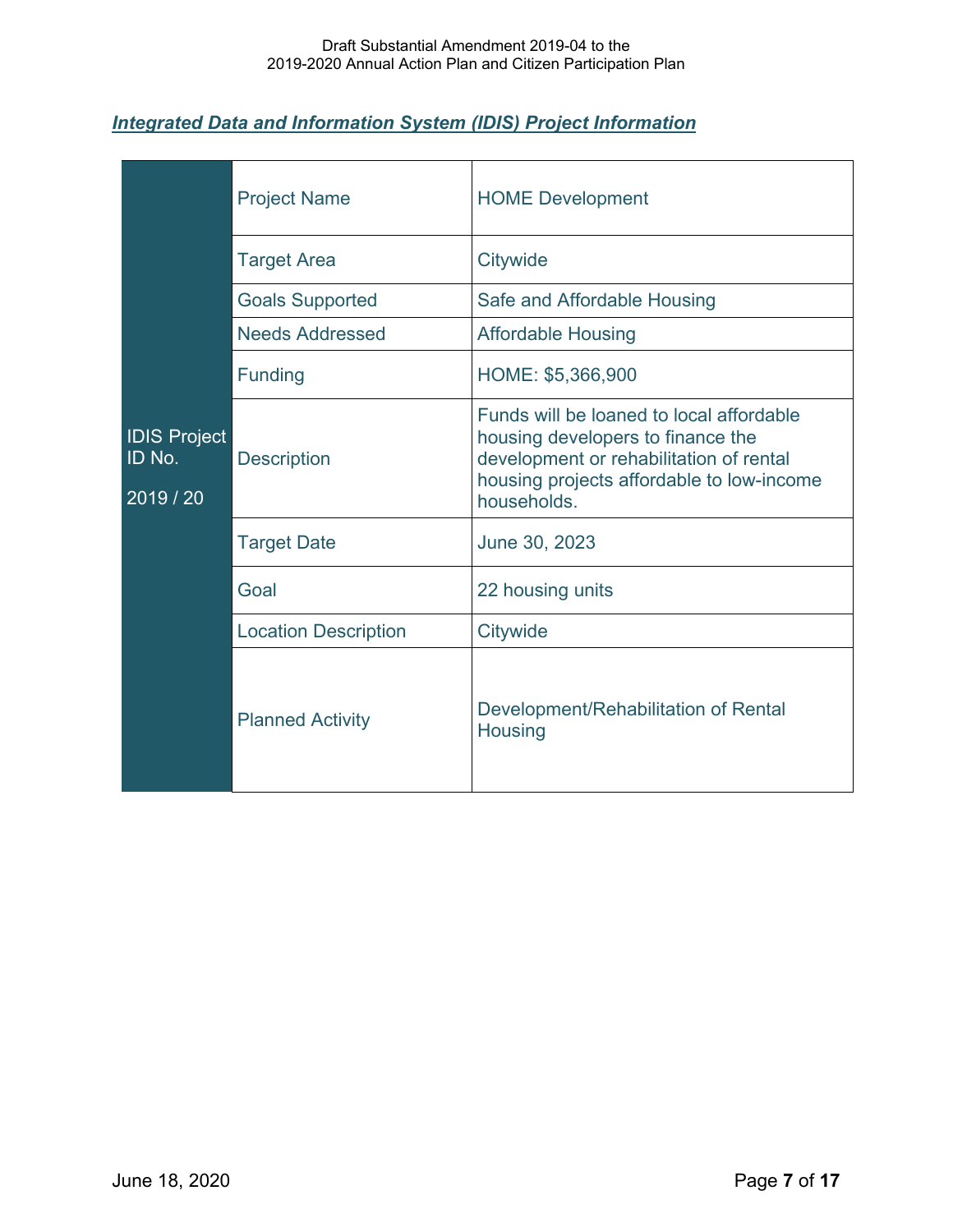|                                            | <b>Project Name</b>         | Affordable Housing Development - Land<br><b>Acquisition</b>                                                                                                                  |
|--------------------------------------------|-----------------------------|------------------------------------------------------------------------------------------------------------------------------------------------------------------------------|
| <b>IDIS Project</b><br>ID No.<br>2019 / 21 | <b>Target Area</b>          | Citywide                                                                                                                                                                     |
|                                            | <b>Goals Supported</b>      | Safe and Affordable Housing                                                                                                                                                  |
|                                            | <b>Needs Addressed</b>      | <b>Affordable Housing</b>                                                                                                                                                    |
|                                            | <b>Funding</b>              | CDBG: \$1,000,000                                                                                                                                                            |
|                                            | <b>Description</b>          | Funds will be used for the planned<br>acquisition of land in areas of opportunity for<br>development through an affordable housing<br>development and disposition agreement. |
|                                            | <b>Target Date</b>          | June 30, 2023                                                                                                                                                                |
|                                            | Goal                        | 7 housing units                                                                                                                                                              |
|                                            | <b>Location Description</b> | Citywide                                                                                                                                                                     |
|                                            | <b>Planned Activity</b>     | 01: Acquisition of Property 570.201(a) for<br>Low Mod Housing $(LMH) - 570.208(a)(3)$                                                                                        |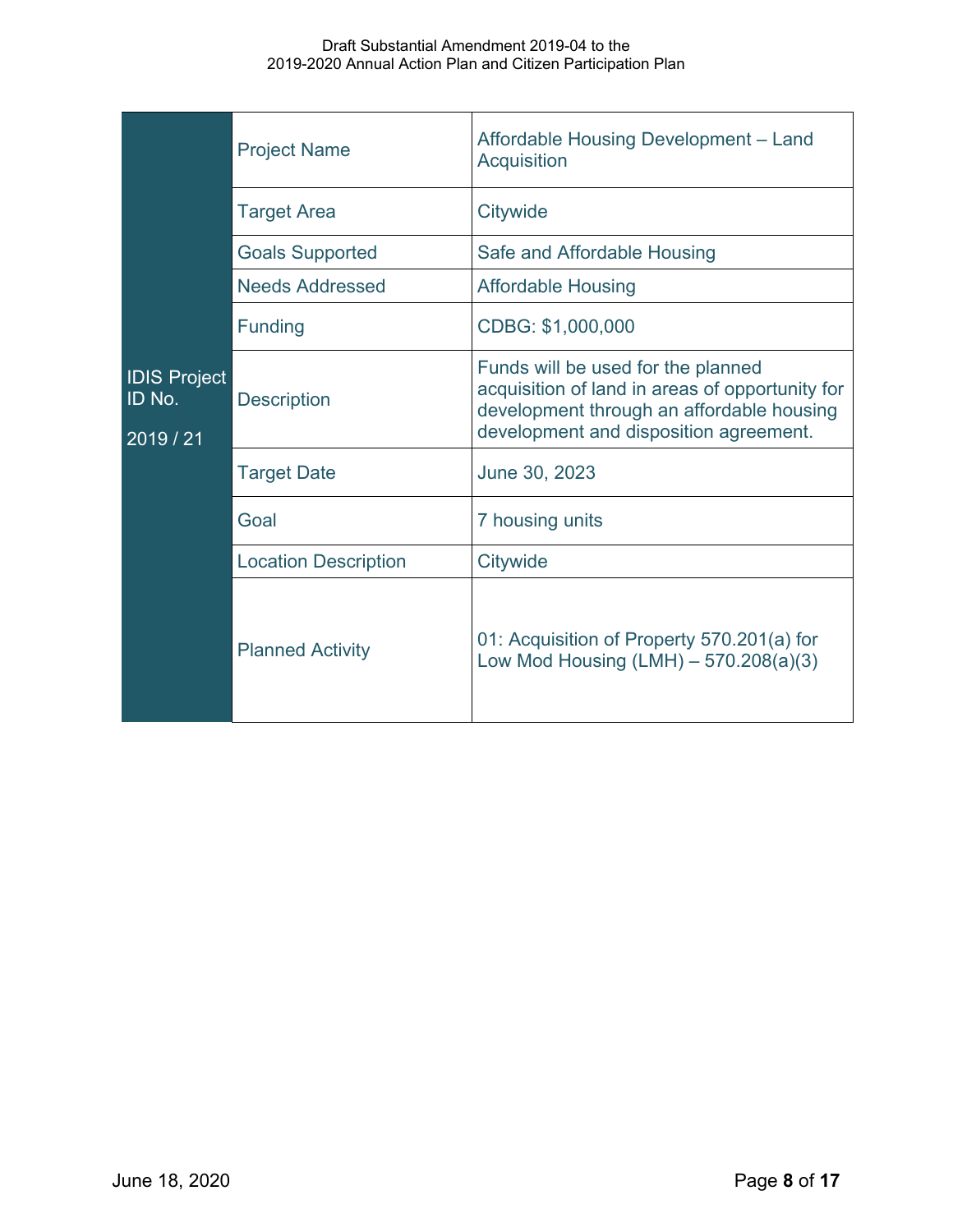|                                          | <b>Project Name</b>         | Affordable Housing Development - Willow<br>and Byrd Land Disposition                                                                                                |  |
|------------------------------------------|-----------------------------|---------------------------------------------------------------------------------------------------------------------------------------------------------------------|--|
| <b>IDIS Project</b><br>ID No.<br>2019/27 | <b>Target Area</b>          | Citywide                                                                                                                                                            |  |
|                                          | <b>Goals Supported</b>      | Safe and Affordable Housing                                                                                                                                         |  |
|                                          | <b>Needs Addressed</b>      | <b>Affordable Housing</b>                                                                                                                                           |  |
|                                          | Funding                     | CDBG: \$750,000                                                                                                                                                     |  |
|                                          | <b>Description</b>          | Funds will be used for the planned<br>disposition of City-owned property for<br>affordable single-family homeownership in<br>partnership with a City-approved CHDO. |  |
|                                          | <b>Target Date</b>          | June 30, 2023                                                                                                                                                       |  |
|                                          | Goal                        | 60 homes                                                                                                                                                            |  |
|                                          | <b>Location Description</b> | Citywide                                                                                                                                                            |  |
|                                          | <b>Planned Activity</b>     | 02: Disposition of Real Property 570.201(b)<br>or 42 USC 5305(a)(7)                                                                                                 |  |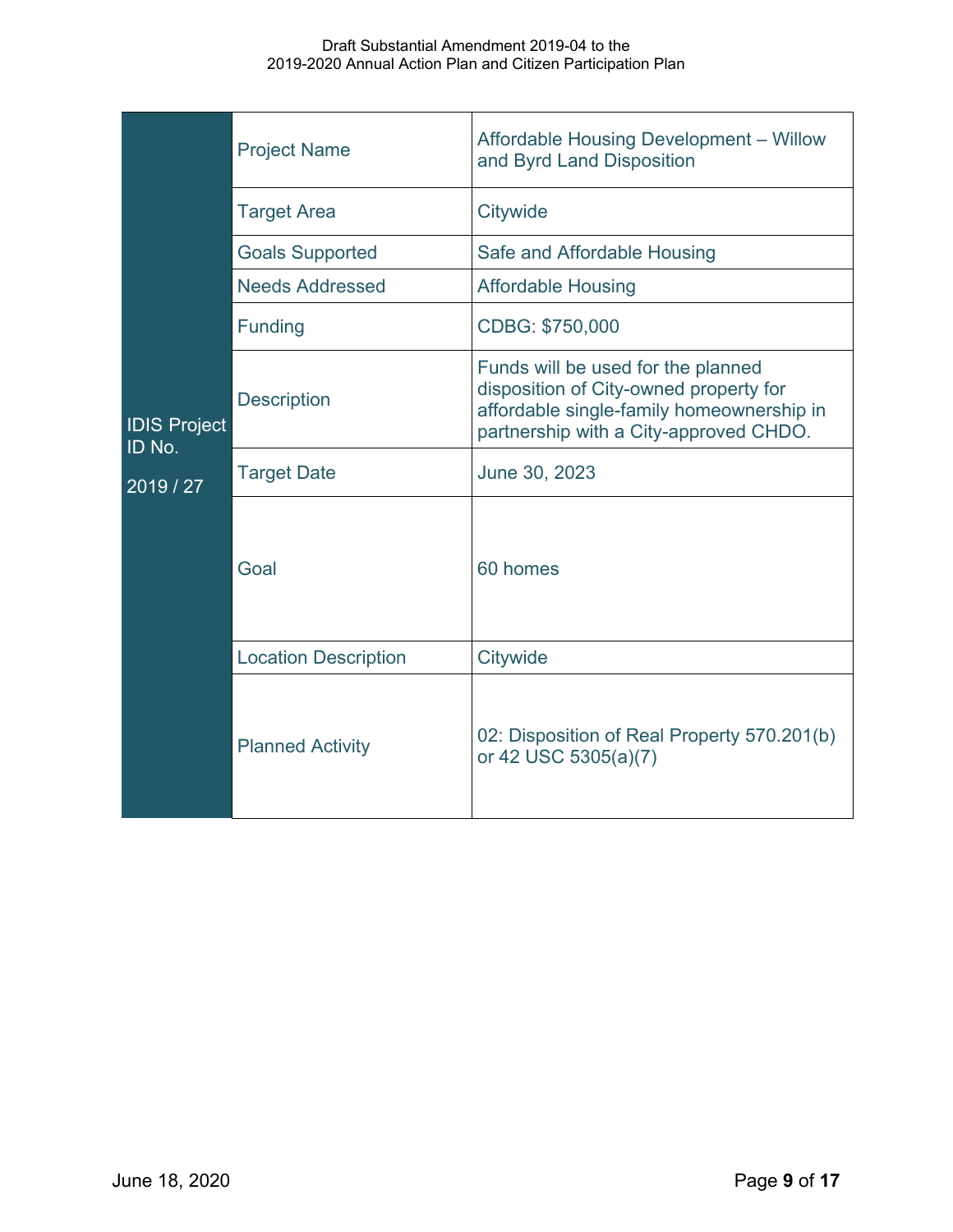<span id="page-9-0"></span>*Second Amendment to Citizen Participation Plan* 

In response to the Coronavirus (COVID-19) Pandemic, HUD has issued guidance and waivers for Citizen Participation Plans. In response, jurisdictions are required to revise their Citizen Participation Plans to adopt requirements for Substantial Amendments to Consolidated Plans (including Annual Action Plans). The two waivers are:

### • **Citizen Participation Public Comment Period for Consolidated Plan Amendment (including Annual Action Plan)**

 Through the end of the recipient's 2020 program year, the 30-day minimum for the required public comment period (CFR 91.505(c)(2)) is waived for Substantial Amendments. Grantees must provide no less than 5 days for public comments on each Substantial Amendment. The City of Fresno's 2020 program year ends on June 30, 2021.

### • **Citizen Participation Reasonable Notice and Opportunity to Comment**

HUD waives 24 CFR 91.105(c)(2) and (k), 24 CFR 91.115(c)(2) and (i) and 24 CFR 91.401 to allow grantees to determine what constitutes reasonable notice and opportunity to comment given their circumstances*.* 

The City will make the following changes to its 2015-2019 Citizen Participation Plan:

- 1. The 'Notice of Hearing and Review Periods' section will be revised to indicate the following:
	- Amendments made during a declared COVID-19 State of Emergency a. The City will establish a 5-day minimum public review period for Substantial
- Amendments made during a declared COVID-19 State of Emergency 2. The 'Public Hearings' section will be revised to indicate the following:
	- a. Public Hearings are not required for Substantial Amendments made during a declared COVID-19 State of Emergency.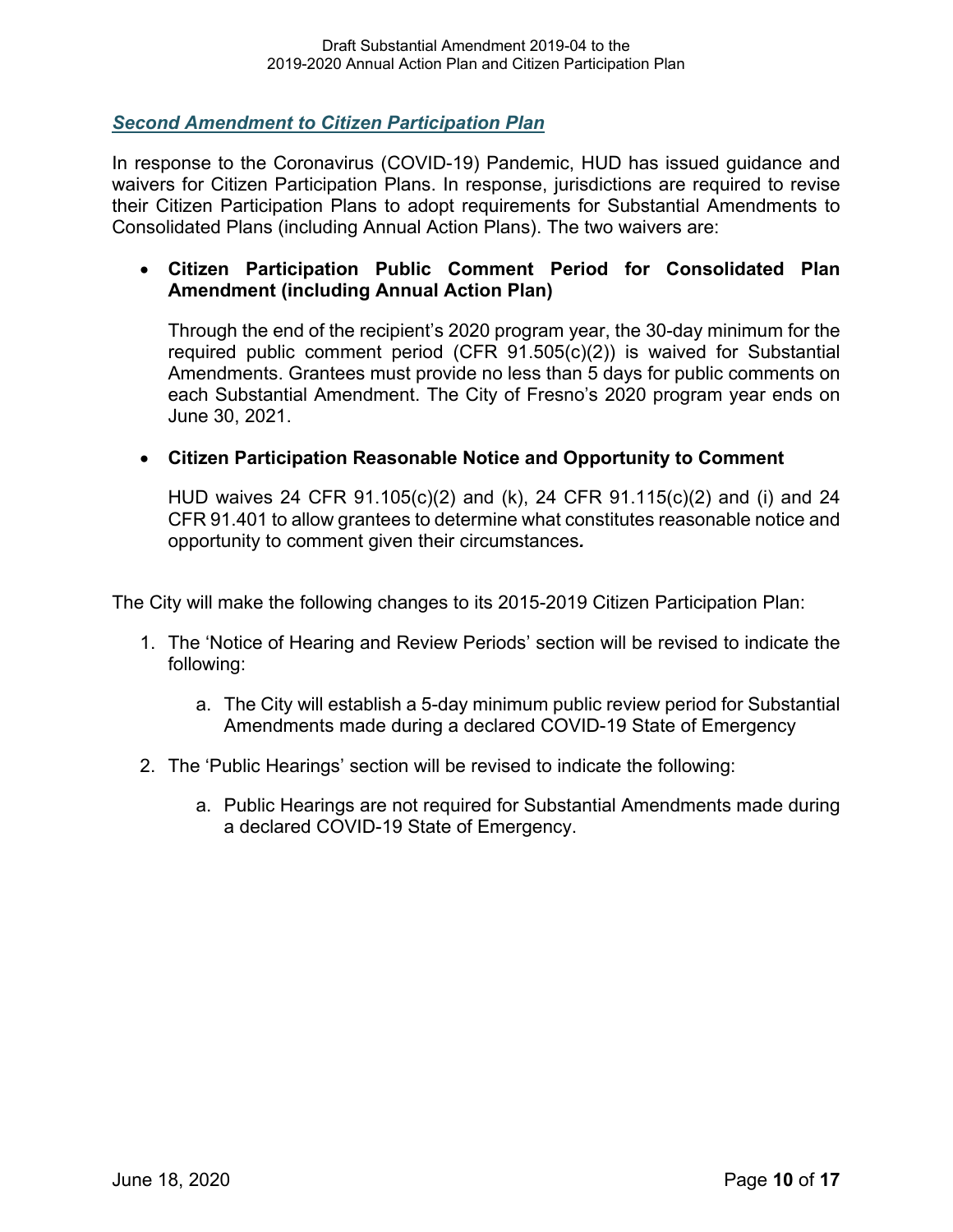## **2015-2019 Citizen Participation Plan**

### **Draft Second Amendment**

### <span id="page-10-1"></span><span id="page-10-0"></span>**Introduction**

 The City of Fresno (City) is a federal entitlement jurisdiction that receives federal grant funding from the U.S. Department of Housing and Urban Development (HUD).

The City of Fresno receives federal entitlement grant funding for the following program:

- Community Development Block Grants (CDBG)
- HOME Investment Partnership Program (HOME)
- Housing Opportunities for People with AIDS (HOPWA)
- Emergency Solutions Grants (ESG)

As an entitlement jurisdiction, the City is required to prepare a:

- Five Year Consolidated Plan (Consolidated Plan)
- Annual Action Plan (Action Plan)
- Annual Consolidated Annual Performance Evaluation Report (CAPER)

 City must adopt a Citizen Participation Plan (CPP) that sets forth the City's policies and procedures for citizen participation in the planning, execution, and evaluation of the Consolidated Plan, Action Under HUD's Code of Final Regulations for the Consolidated Plan (24 CFR Part 91 Sec. 91.105), the Plans, and CAPER. This CPP provides guidelines for the City to provide and encourage public participation by residents, community stakeholders, and grant beneficiaries in the process of drafting, implementing, and evaluating the Consolidated Plan and related documents. The citizen participation process includes outreach, public hearings, community forums, and opportunities for comment.

### <span id="page-10-2"></span>**Definitions**

- • **Annual Action Plan:** The Action Plan summarizes the activities that will be undertaken in the upcoming Fiscal Year (FY) to meet the goals outlined in the Consolidated Plan. The Action Plan also identifies the federal and non-federal resources that will be used meet the goals of the approved Consolidated Plan.
- Annual Action Plan made for Program Year 2019 to enable expending of funds to prevent, prepare for, and respond to the coronavirus (COVID-19) either specifically allocated through and authorized by the Coronavirus Aid, Relief, and Economic Security Act (CARES Act) which include the programming or reprogramming of other entitlement funds to prevent, • **COVID-19 Substantial Amendment**: A Substantial Amendment to a Consolidated Plan or passed by the U.S. Congress and signed into law by the President on March 27, 2020, or prepare for, and respond to the coronavirus (COVID-19).
- engagement in the planning, implementation, and evaluation of the distribution of federal funds, as outlined in the Consolidated Plan, Action Plan, and CAPERs. • **Citizen Participation Plan:** The CPP provides guidelines by which the City will promote
- **Community Development Block Grant:** HUD's CDBG program provides communities with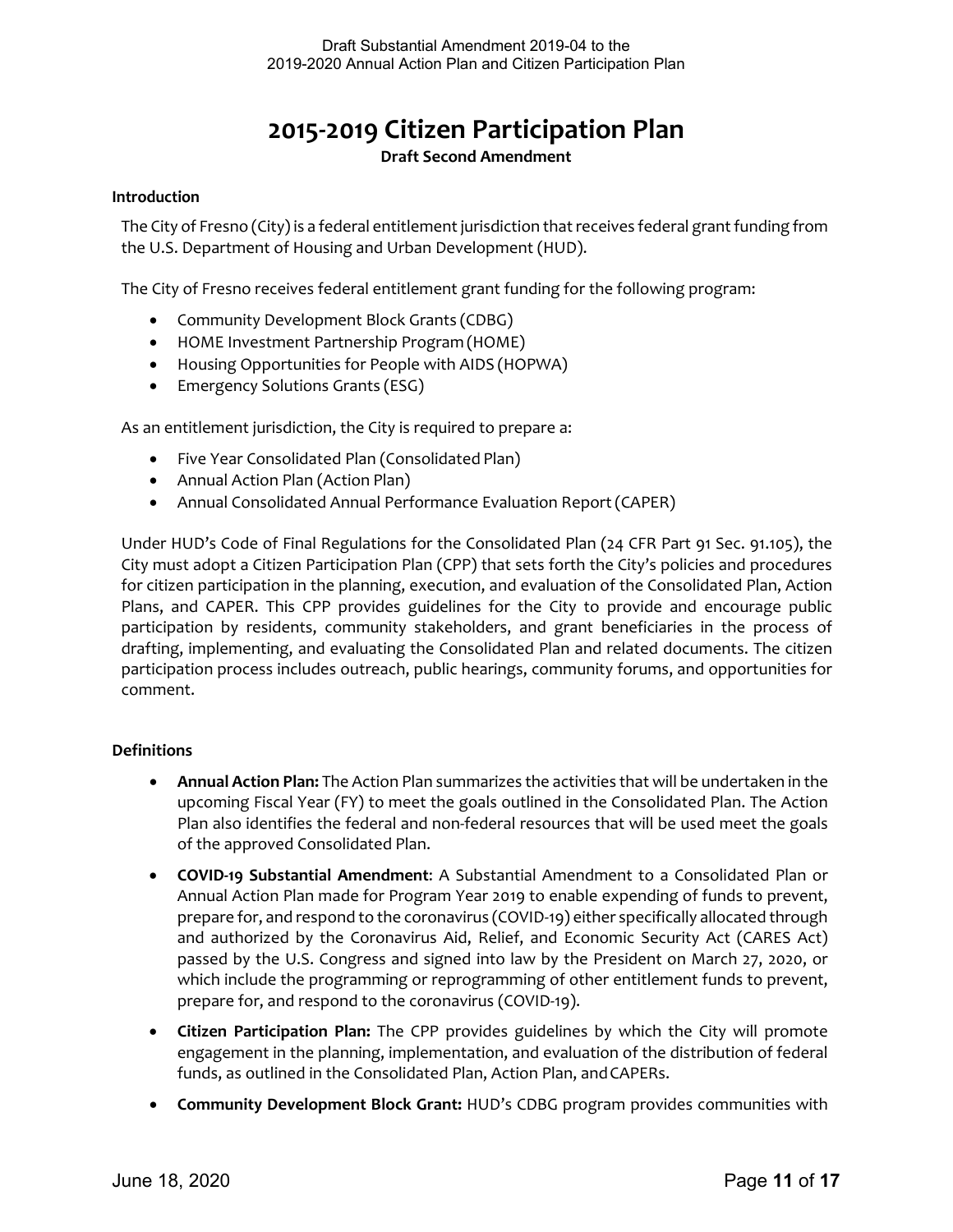benefit very low and low-income persons and areas. resources to address a wide range of housing and community development needs that

- **Consolidated Annual Performance Evaluation Report:** The CAPER assesses the City's in the Action Plan. HUD requires the City to prepare a CAPER at the end of each fiscal year. annual achievements relative to the goals in the Consolidated Plan and proposed activities
- **Department Of Housing And Urban Development:** HUD is the federal government agency that creates and manages programs pertaining to federal home ownership, affordable housing, fair housing, homelessness, and community and housing development.
- • **Displacement:** Displacement refers to the involuntary relocation of individuals from their residences due to housing development and rehabilitation activities paid for by federal funds.
- • **Eligible Activity:** Activities that are allowable uses of the CDBG funds covered by the CPP as defined in the Code of Federal Regulations Title 24 for HUD.
- Information System (HMIS), and Administrative Activities. • **Emergency Solutions Grant:** HUD's ESG program provides communities with resources to serve homeless individuals and families via Street Outreach, Emergency Shelter, Homelessness Prevention, Rapid Re-Housing Assistance, Homeless Management
- • **Entitlement Jurisdiction:** A city with a population of at least 50,000, a central city of a metropolitan area, or a qualified urban county with a population of at least 200,000 that receives grant funding from HUD.
- those needs over a five-year period. • **Five Year Consolidated Plan:** HUD requires entitlement jurisdictions to prepare a Consolidated Plan every five years. The Consolidated Plan is a strategic plan that identifies housing, economic, and community development needs and prioritizes funding to address
- **HOME Investment Partnerships Program:** The HUD HOME program provides resources to homeownership housing or provide direct rental assistance to low-income people. fund a wide range of activities that build, buy, and/or rehabilitate affordable rental or
- **Housing Opportunities for Persons with AIDS:** The HUD HOPWA program provides resources that benefit low-income persons medically diagnosed with HIV/AIDS and their families, including housing and social services, chemical dependency treatment, nutritional services, case management, and assistance with daily living.
- LMI (abused children, battered spouses, elderly persons, severely disabled adults, homeless persons, illiterate adults, persons living with AIDS and migrant farm workers). HUD utilizes • **Low- and Moderate-Income:** As defined annually by HUD, Low- and Moderate-Income (LMI) is 0-80 percent of area median family income (AMI) for a jurisdiction, with adjustments for smaller or larger families. This includes those individuals presumed by HUD to be principally three income levels to define LMI households:
	- o Extremely low-income: Households earning 30 percent or less than the AMI (subject to specified adjustments for areas with unusually high or low-incomes)
	- specified adjustments for areas with unusually high or low-incomes) o Very low-income: Households earning 50 percent or less than the AMI (subject to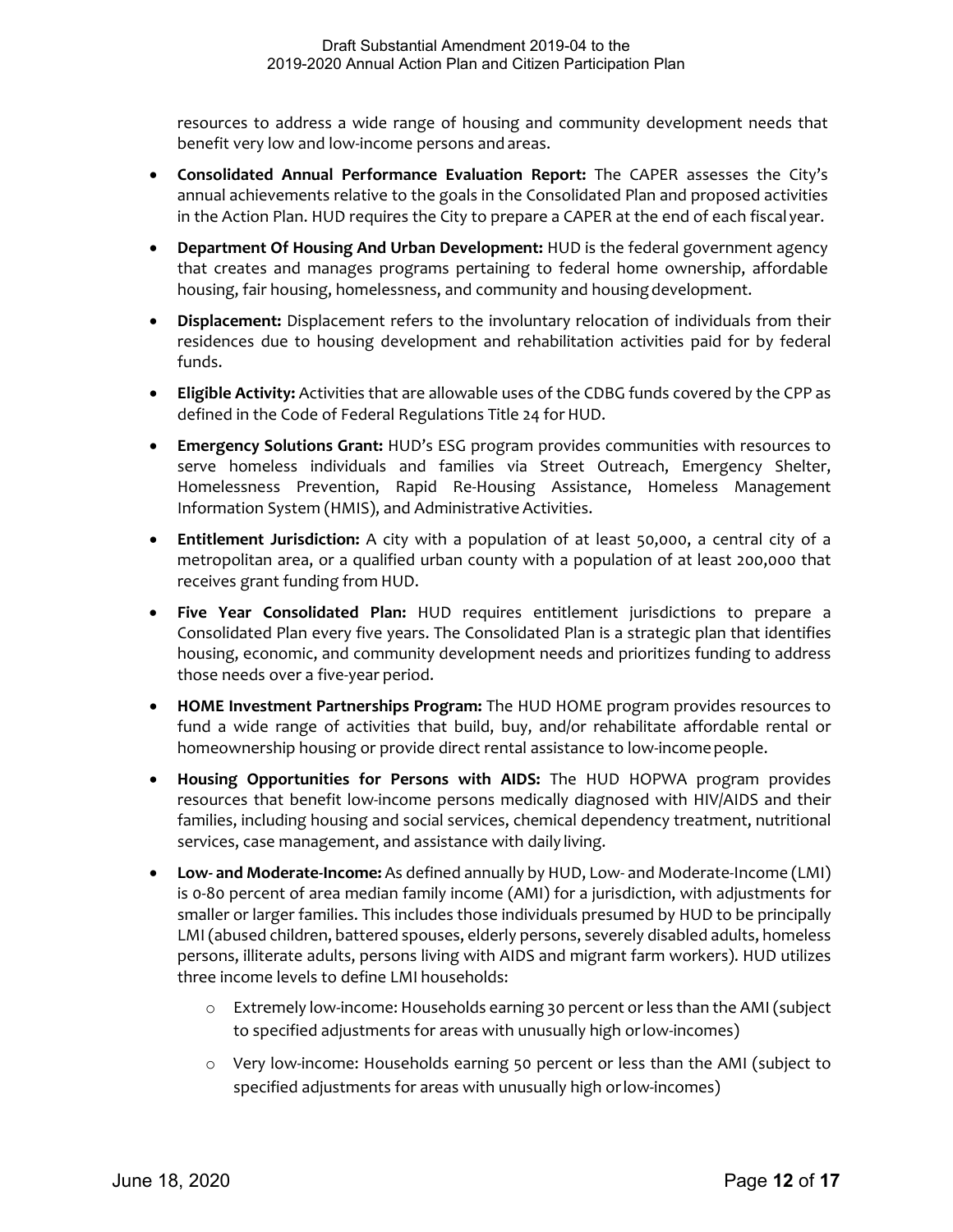- (subject to adjustments for areas with unusually high or low-incomes or housing o Low- and moderate-income: Households earning 80 percent or less than the AMI costs)
- advertised in local newspapers and made accessible to non-English speakers and individuals with disabilities. • **Public Hearing:** Public hearings are designed to provide the public the opportunity to make public testimony and comment. Public hearings related to the Consolidated Plan are to be
- following is proposed: • **Substantial Amendments:** Amendments are considered "Substantial" whenever one of the
	- o A change in the allocation priorities or a change in the method of fund distribution.
	- o A change which increases or decreases by 25 percent the amount allocated to a category of funding, or a project or activity budget funded by the entitlement grant programs.
	- o To implement an activity using CDBG funds for new programs that were not described in the Consolidated Plan or the current year Annual Action Plan.
	- o To change the purpose or intended beneficiaries of an activity approved for CDBG funding, e.g., instead of primarily benefitting lower income households the activity instead proposes to benefit mostly moderate income households.

### <span id="page-12-0"></span>**Roles, Responsibilities, and Contact Information**

 The City of Fresno is a federal entitlement jurisdiction and is a recipient of grant funding from the federal government.

 The City of Fresno's Charter established a council and manager form of government. Fresno's City Council is the elected legislative body of the City and is responsible for approving its Consolidated Plan, Action Plans, Substantial Amendments, and CAPERs prior to their submission to HUD.

 Planning process by all residents, including minorities and non-English speaking persons, as well as persons with mobility, visual or hearing impairments, and residents of assisted housing It is the intent of the City to provide for and encourage citizen participation, with particular emphasis on participation by lower income persons who are beneficiaries of or impacted by entitlement- funded activities. The City encourages participation in all stages of the Consolidated developments and recipients of tenant-based assistance.

 In general, hearings will be held at City Hall due to its central location, convenient access, and disability accessibility. Translation services will be provided when there is an indication that non-English speaking persons will be attending. Other reasonable accommodations will be provided on a case-by-case basis.

The General Contact Information for the City's HUD Entitlement Programs is:

### **City of Fresno**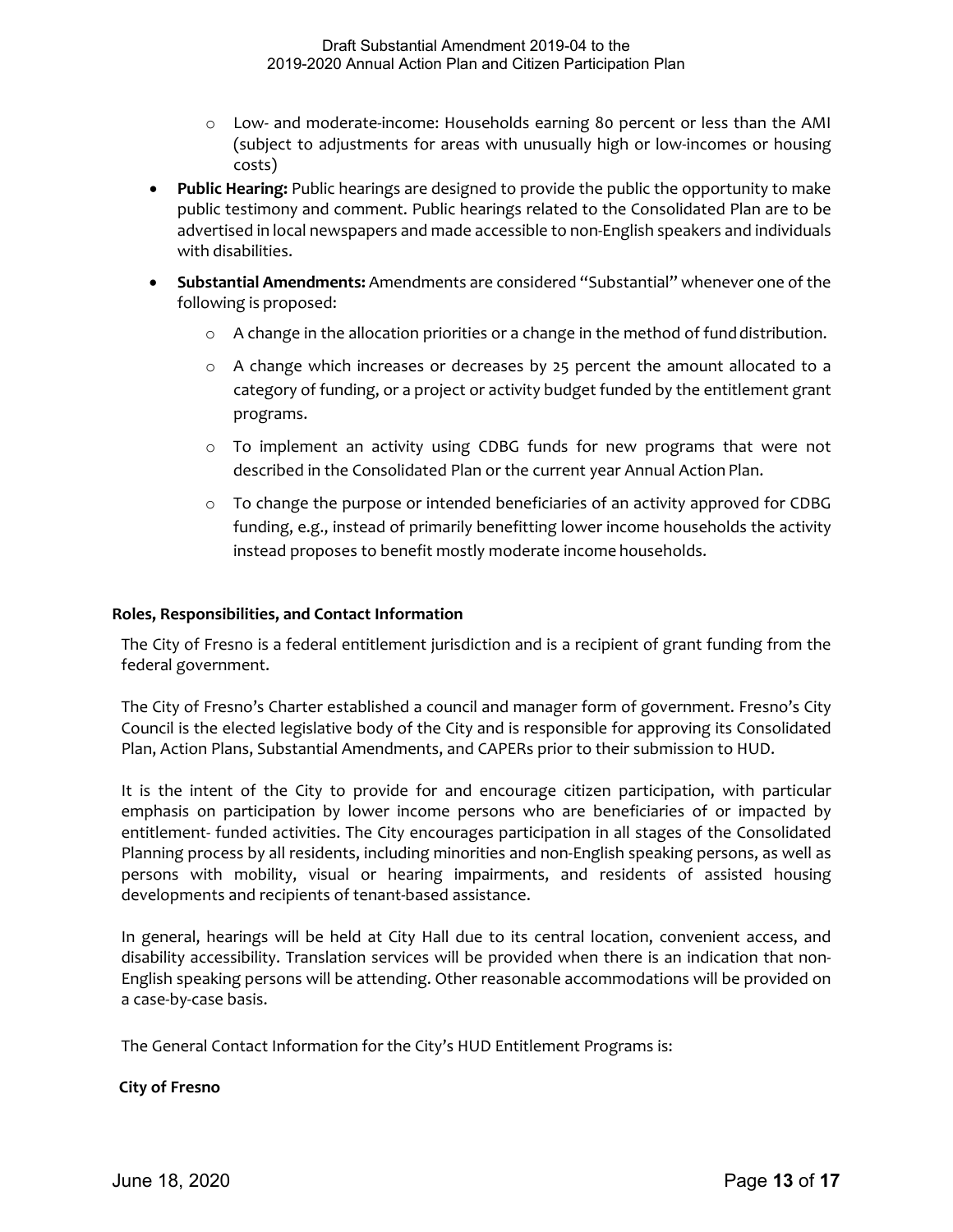Thomas Morgan

 559.621.8300 Phone 559.457.1579 Fax Development and Resource Management Department (DARM) Housing and Community Development Division 2600 Fresno Street Room 3065 Fresno, CA 93721 559.621.8721 TTY [thomas.morgan@fresno.gov](mailto:crystal.smith@fresno.gov) 

# <span id="page-13-0"></span> **Citizen Participation Policies Public Hearings**

 The City will hold public hearings for Consolidated Plans, Annual Action Plans, CAPERs, amendments made to the CPP, and Substantial Amendments.

 COVID-19 State of Emergency) require two public hearings. One required hearing is before the Housing and Community Development Commission (HCDC) and one required hearing is before City Council for document adoption. The CAPER requires one hearing before City Council for document The Consolidated Plans, Annual Action Plans, CPP amendments, and Substantial Amendments (excluding COVID-19 Substantial Amendments or Substantial Amendments made during a declared adoption.

 provided upon request, ranging up to five business days prior notification to the City Clerk. Requests possible to ensure availability. Assistive Listening Devices (ALDs) are available upon request. The HCDC public hearings will be held at Fresno City Hall Room 2165N, located at 2600 Fresno Street, Fresno, CA 93721. The City Council public hearings will be held at Fresno City Hall, Council Chambers located at 2600 Fresno Street, Room 2097, Fresno, CA 93721. Listening devices, interpretation services, and other assistance to disabled persons or those with limited English proficiency will be for disability-related modifications or accommodations required to facilitate meeting participation, including requests for auxiliary aids, services or interpreters, require different lead times, ranging up to five business days. For this reason, it is important to provide as much advance notice as

 a local, state, or federal order, a Public Hearing may be conducted with remote citizen participation. Remote Citizen Participation options must include at a minimum a method for Citizens to listen to the Public Hearing, submit comments verbally by phone, and submit comments in writing or verbally using an internet application on an internet-enabled device. In the event that the City is unable to allow in-person citizen participation at a Public Hearing due to

### **Notice of Hearings and Review Periods**

 To allow the public time to provide comments prior to the submission of approved documents to public review period for COVID-19 Substantial Amendments or Substantial Amendments made HUD, the City will hold a minimum 30-day public review and comment period for the Consolidated Plan, Action Plan, and Substantial Amendment. The City will establish a public review period of at least 15 days for each CAPER and amendments to the CPP. The City will establish a minimum 5-day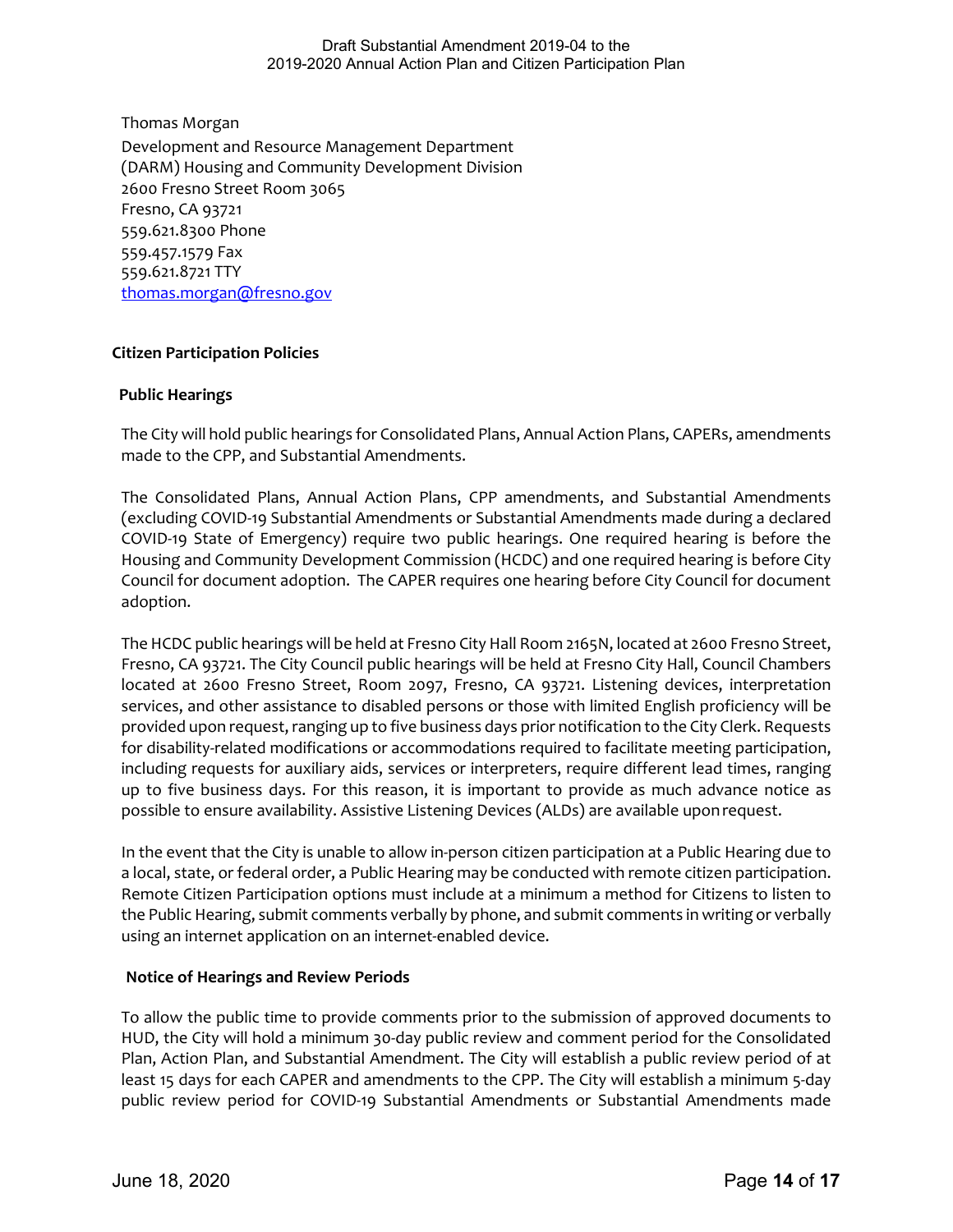public at City of Fresno Development and Resource Management, Room 3065, 2600 Fresno Street, Fresno, CA 93721 and on the website of the Housing and Community Development division at during a declared COVID-19 State of Emergency. Copies of the draft plans will be available to the [http://www.fresno.gov/housing.](http://www.fresno.gov/housing)

The City will place public notices at libraries, recreation centers, community centers, online through the City's website, and through advertisement in the Fresno Bee in advance of a 30-day public review and comment period.

 To ensure that the public, including minorities, persons with limited English proficiency, persons with disabilities, residents of public housing, and LMI residents are able to participate in the public on applicable public review periods and public hearings that adhere to the following: review process, the City will provide residents, public agencies, and other stakeholders with notices

 • The notices will be published prior to the start of the public comment period and at least 15 days before the final public hearing and will include information regarding how to request accommodation and services available for persons with disabilities who wish to attend the public hearings.

 The notices will be distributed to persons and agencies on the contact list maintained by the City for request to be added to this contact list by sending an email to [HCDD@fresno.gov](mailto:Crystal.smith@fresno.gov), by calling (559) those parties expressing interest in receiving information and updates related to the City's Consolidated Plan, Action Plan, CAPER, Substantial Amendments and CPP. Interested parties may 621-8300, or by writing to the Fresno Planning and Development Department, Room 3065, 2600 Fresno Street, Fresno, CA 93721.

 The notices will be distributed through a variety of methods, including e-mail, newspaper to obtain a copy of the draft documents and scheduled hearing dates, times, and locations. publications and the City's website at [www.fresno.gov. T](http://www.fresno.gov/)he notices will include information on how

 The public may file comments on draft plans in writing to the Fresno Planning and Development Department, Room 3065, 2600 Fresno Street, Fresno, CA 93721; via email to [HCDD@fresno.gov;](mailto:HCDD@fresno.gov) by phone at (559) 621-8300. Comments may also be submitted in person to Fresno Planning and Development Department, Room 3065, 2600 Fresno Street, Fresno, CA 93721, Monday through Friday during business hours, and during the Council adoption hearing.

 When necessary or applicable, the City may combine notices complying with several individual requirements into one comprehensive notice for dissemination and publication.

 these locations will be waived, and the City will instead distribute the notices through digital channels to include at least two internet-based communication platforms maintained by City of In the event that City Hall, Fresno County Libraries, or City Neighborhood and Community Centers are closed to the Public due to a local, state, or federal order, the requirement to post notices at Fresno Public Affairs, such as Facebook or Twitter.

In the event that a Public Hearing will be conducted remotely, instructions must be distributed at least five days before the Public Hearing on the website of the Housing and Community Development Commission website at <http://www.fresno.gov/housing>and sent by email to the contact list maintained by the City for those parties expressing interest in receiving information and updates related to the City's Consolidated Plan, Action Plan, CAPER, Substantial Amendments and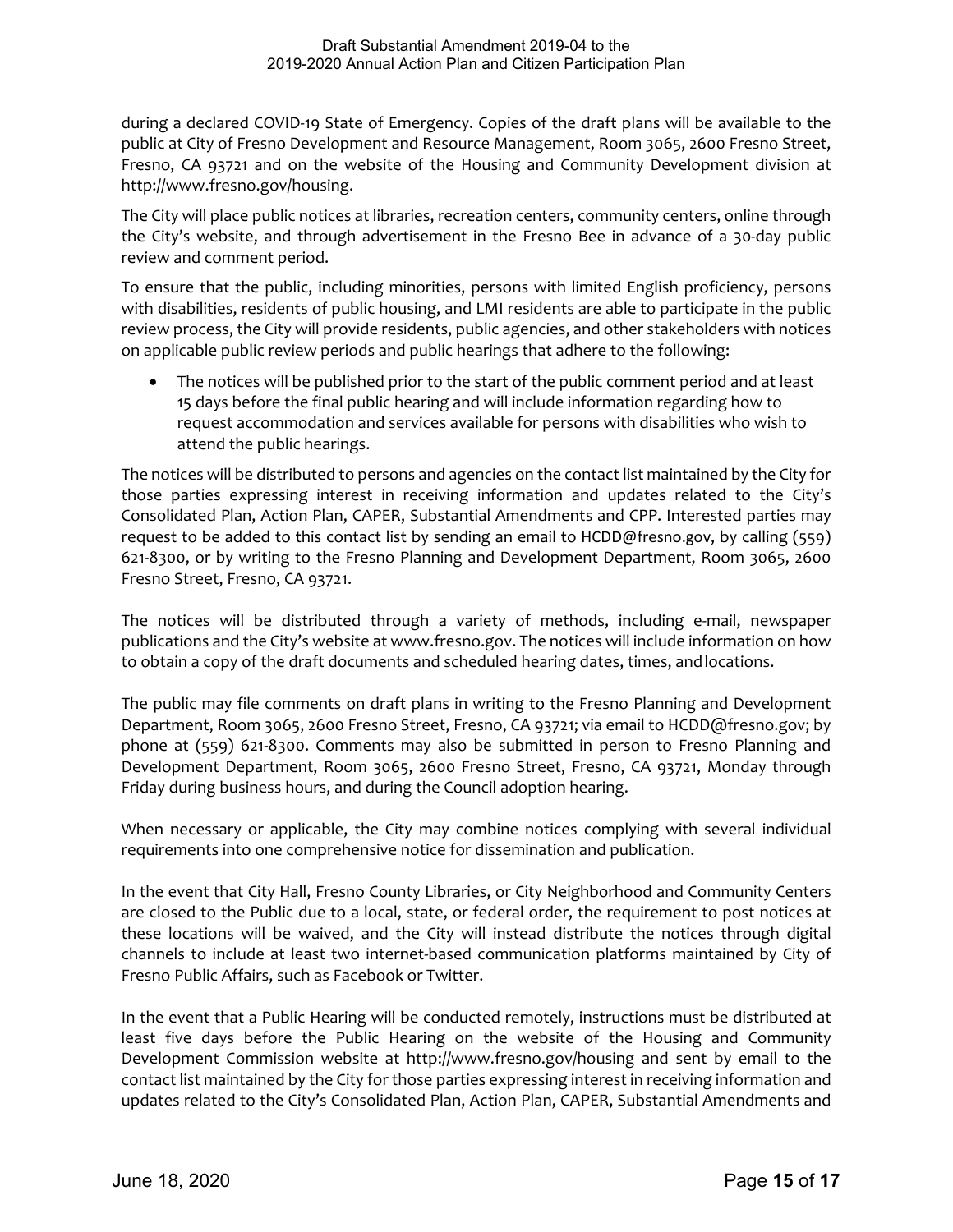Room 3065, 2600 Fresno Street, Fresno, CA 93721. The instructions must also be included with the meeting Agenda which must be published at minimum 72 hours in advance of the Public Hearing. CPP. Interested parties may request to be added to this contact list by sending an email to [HCDD@fresno.gov](mailto:HCDD@fresno.gov), by calling (559) 621-8300 or by writing to the Fresno Planning and Development,

### **Comments/Complaints on Adopted Plans**

 Comments or complaints from residents, public agencies, and other stakeholders regarding the adopted Consolidated Plan or related amendments and performance reports may be submitted in writing or verbally to the General Contact at Fresno Planning and Development Department, Room 3065, 2600 Fresno Street, Fresno, CA 93721. Written comments or complaints will be referred to appropriate City staff for consideration and response. The City will attempt to respond to all comments or complaints within 15 business days and maintain a correspondence file for this purpose.

 Regional Office, Region IX, One Sansome Street, Suite 1200, San Francisco, CA94104-4430 HUD officials will consider public concerns regarding the City's plans and programs described in this Citizen Participation Plan. Written concerns may be submitted to: Maria Cremer, Director Community Planning and Development Division U.S. Department of Housing & Urban Development San Francisco

### **Availability of Draft and Approved Documents**

 The draft and final versions of the Consolidated Plan, Action Plan, CAPER, all related amendments, [http://www.fresno.gov/housing.](http://www.fresno.gov/housing) Hard copies of all documents will be available at the Fresno upon written request. If the City is unable to provide immediate access to the documents requested, records, and regulations will be available online at the City's website: Planning and Development Department, Room 3065, 2600 Fresno Street, Fresno, CA 93721 and it will make every effort to provide the documents and reports within 15 business days from the receipt of the request.

[www.fresno.gov.](http://www.fresno.gov/) In the event that City Hall, Fresno County Libraries, or City Neighborhood and Community Centers are closed to the Public due to a local, state, or federal order, the requirement During the public review and comment period, copies of the document will be available to the public for review at libraries, recreation centers, community centers, and through the City's website at to distribute documents at these locations will be waived.

### **Displacement Policy**

 As part of the CPP, the City must maintain a displacement policy. Displacement refers to the involuntary relocation of individuals from their residence due to housing development and rehabilitation paid for with federal funds. The City will continue to use existing federal and state relocation guidelines, as applicable, to minimize displacement and to alleviate the problems caused by displacement. Both the federal government and the State of California have specific requirements dictating the amount of benefits and assistance that must be provided to lower income persons and households relocated from their homes as a result of displacement. Depending on the funding source, displaced persons may be offered one or more of the following:

• A rent subsidy for another unit